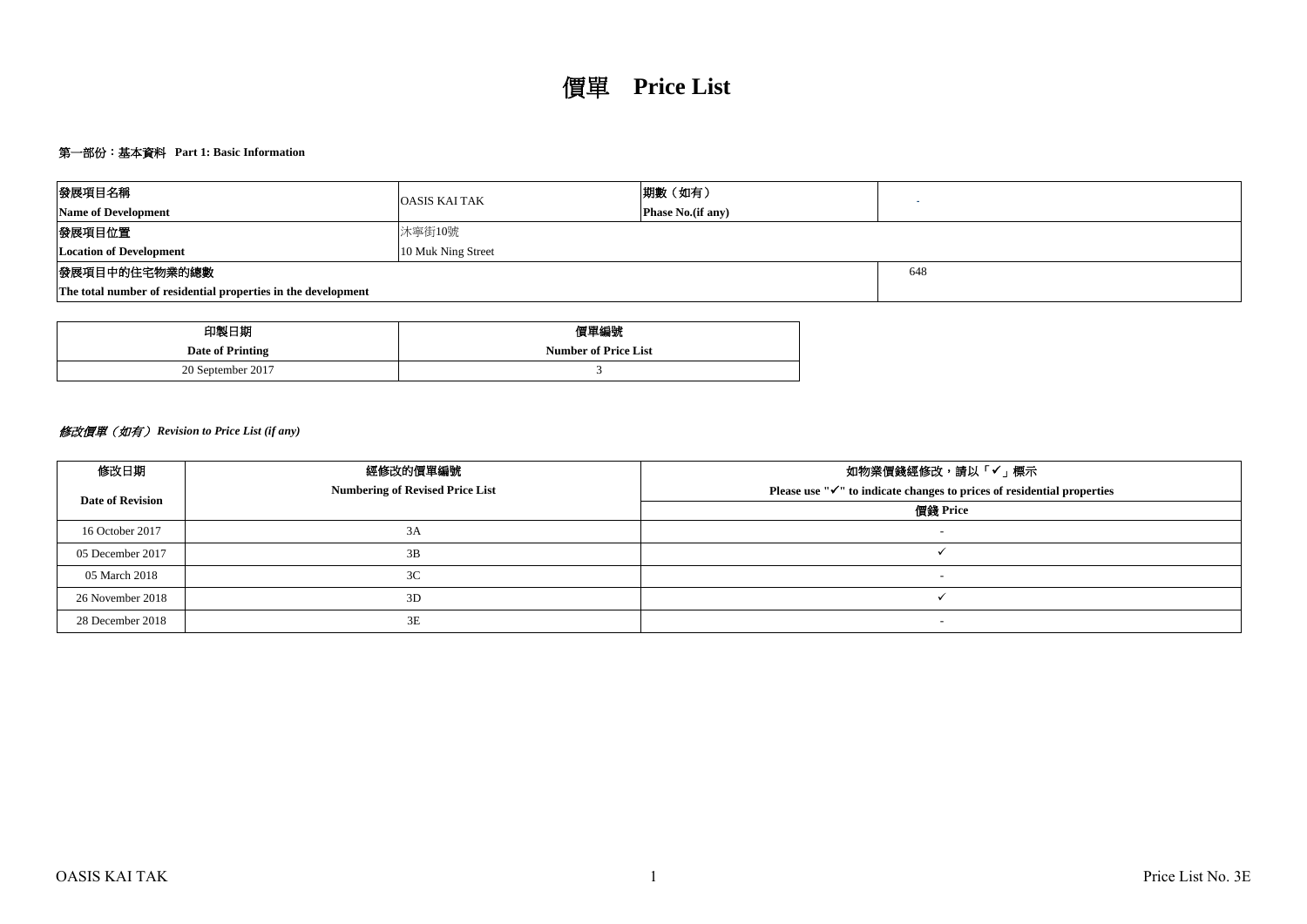**第二部份: 面積及售價資料**<br>Part 2: Information on Area and Price

| 物業的描述<br><b>Description of Residential</b> | <b>Property</b> |              | 實用面積<br>(包括露台,工作平台及陽台 (如有))<br>平方米(平方呎)                                    | 售價 (元)     | 實用面積<br>每平方米/呎售價<br>- 元, 每平方米<br>(元, 每平方呎) |                                |                          |          |                          | 平方米 (平方呎)<br>sq. metre (sq.ft.) | 其他指明項目的面積 (不計算入實用面積)<br>Area of other specified items (Not included in the Saleable Area) |                          |                          |                          |                          |
|--------------------------------------------|-----------------|--------------|----------------------------------------------------------------------------|------------|--------------------------------------------|--------------------------------|--------------------------|----------|--------------------------|---------------------------------|-------------------------------------------------------------------------------------------|--------------------------|--------------------------|--------------------------|--------------------------|
|                                            |                 |              | Saleable Area<br>(including balcony, utility platform and                  | Price (\$) | <b>Unit Rate of Saleable</b><br>Area       | 空調機房                           | 窗台                       | 閣樓       | 平台                       | 花園                              | 停車位                                                                                       | 天台                       | 梯屋                       | 前庭                       | 庭院                       |
| 大廈名稱<br><b>Block Name</b>                  | 樓層<br>Floor     | 單位<br>Unit   | verandah, if any)<br>sq. metre (sq.ft.)                                    |            | \$ per sq. metre<br>\$per sq.ft.)          | Air-conditioning<br>plant room | Bay<br>window            | Cockloft | <b>Flat roof</b>         | Garden                          | Parking<br>space                                                                          | Roof                     | <b>Stairhood</b>         | <b>Terrace</b>           | Yard                     |
|                                            |                 |              |                                                                            |            | 319,740                                    |                                |                          |          |                          |                                 |                                                                                           |                          |                          |                          |                          |
|                                            |                 |              |                                                                            |            |                                            |                                |                          |          |                          |                                 |                                                                                           |                          |                          |                          |                          |
|                                            | 33              | A            | 50.563 (544)<br>露台 Balcony: 2.000 (22)                                     | 16,167,000 | (29,719)                                   | $\overline{a}$                 | $\overline{\phantom{a}}$ | $\sim$   | $\overline{\phantom{a}}$ | $\sim$                          | $\overline{\phantom{a}}$                                                                  | $\overline{\phantom{a}}$ | $\sim$                   | $\overline{\phantom{a}}$ | $\overline{\phantom{a}}$ |
|                                            |                 |              | 工作平台 Utility Platform : 0.000 (0)                                          | 16.976.000 | 335,740                                    |                                |                          |          |                          |                                 |                                                                                           |                          |                          |                          |                          |
|                                            |                 |              |                                                                            |            | (31,206)                                   |                                |                          |          |                          |                                 |                                                                                           |                          |                          |                          |                          |
|                                            | 32              | $\mathbf{A}$ | 50.563 (544)<br>露台 Balcony: 2.000 (22)<br>工作平台 Utility Platform: 0.000 (0) | 16,103,000 | 318,474<br>(29,601)                        | $\sim$                         | $\overline{\phantom{a}}$ | $\sim$   | $\overline{\phantom{a}}$ | $\overline{\phantom{a}}$        | $\overline{\phantom{a}}$                                                                  | $\overline{\phantom{a}}$ | $\sim$                   | $\overline{\phantom{a}}$ | $\overline{\phantom{a}}$ |
|                                            |                 |              | 50.563 (544)                                                               |            | 317,208                                    |                                |                          |          |                          |                                 |                                                                                           |                          |                          |                          |                          |
|                                            | 31              | $\mathbf{A}$ | 露台 Balcony: 2.000 (22)<br>工作平台 Utility Platform: 0.000 (0)                 | 16,039,000 | (29, 483)                                  | $\sim$ $\sim$                  | $\sim$                   | $\sim$   | $\sim$                   | $\sim$                          | $\overline{\phantom{a}}$                                                                  | $\sim$                   | $\sim$                   | $\sim$                   | $\sim$                   |
|                                            | 30              | A            | 50.563 (544)<br>露台 Balcony: 2.000 (22)                                     | 15,975,000 | 315,942                                    | $\sim$                         | $\overline{\phantom{a}}$ | $\sim$   | $\overline{a}$           | $\overline{a}$                  | $\overline{\phantom{a}}$                                                                  | $\overline{\phantom{a}}$ | $\sim$                   | $\sim$                   | $\overline{\phantom{a}}$ |
|                                            |                 |              | 工作平台 Utility Platform: 0.000 (0)                                           |            | (29, 366)                                  |                                |                          |          |                          |                                 |                                                                                           |                          |                          |                          |                          |
|                                            | 29              | $\mathbf{A}$ | 50.563 (544)<br>露台 Balcony: 2.000 (22)                                     | 15,911,000 | 314,677                                    | $\overline{a}$                 | $\overline{\phantom{a}}$ | $\sim$   | μ.                       | $\overline{a}$                  | $\sim$                                                                                    | $\overline{\phantom{a}}$ | $\sim$                   | $\sim$                   | $\overline{\phantom{a}}$ |
|                                            |                 |              | 工作平台 Utility Platform: 0.000 (0)                                           |            | (29, 248)                                  |                                |                          |          |                          |                                 |                                                                                           |                          |                          |                          |                          |
|                                            | 28              | $\mathbf{A}$ | 50.563 (544)<br>露台 Balcony: 2.000 (22)                                     | 15,848,000 | 313,431                                    | $\sim$                         | $\overline{a}$           | $\sim$   | $\sim$                   | $\sim$                          | $\sim$                                                                                    | $\overline{\phantom{a}}$ | $\sim$                   | $\overline{a}$           | $\sim$                   |
|                                            |                 |              | 工作平台 Utility Platform: 0.000 (0)                                           |            | (29, 132)                                  |                                |                          |          |                          |                                 |                                                                                           |                          |                          |                          |                          |
| Tower 3                                    | 27              | $\mathbf{A}$ | 50.563 (544)<br>露台 Balcony: 2.000 (22)                                     | 15,722,000 | 310,939                                    | $\sim$                         | $\sim$                   | $\sim$   | $\sim$                   | $\sim$                          | $\sim$                                                                                    | $\sim$                   | $\sim$                   | $\overline{a}$           | $\sim$                   |
| 第3座                                        |                 |              | 工作平台 Utility Platform : 0.000 (0)                                          |            | (28,901)                                   |                                |                          |          |                          |                                 |                                                                                           |                          |                          |                          |                          |
|                                            | 26              | A            | 50.563 (544)<br>露台 Balcony: 2.000 (22)                                     | 15,659,000 | 309,693                                    | $\overline{a}$                 | $\overline{\phantom{a}}$ | $\sim$   | $\overline{\phantom{a}}$ | $\overline{\phantom{a}}$        | $\overline{\phantom{a}}$                                                                  | $\sim$                   | ÷.                       | $\overline{\phantom{a}}$ | $\sim$                   |
|                                            |                 |              | 工作平台 Utility Platform : $0.000(0)$                                         |            | (28, 785)                                  |                                |                          |          |                          |                                 |                                                                                           |                          |                          |                          |                          |
|                                            | 25              | A            | 50.563 (544)<br>露台 Balcony: 2.000 (22)                                     | 15,597,000 | 308,467                                    | $\overline{a}$                 | $\overline{\phantom{a}}$ | $\sim$   | μ.                       | μ.                              | $\sim$                                                                                    | $\overline{\phantom{a}}$ | ÷.                       | $\overline{\phantom{a}}$ | $\sim$                   |
|                                            |                 |              | 工作平台 Utility Platform : $0.000(0)$                                         |            | (28,671)                                   |                                |                          |          |                          |                                 |                                                                                           |                          |                          |                          |                          |
|                                            | 23              | A            | 50.563 (544)<br>露台 Balcony: 2.000 (22)                                     | 15,535,000 | 307,240                                    | $\sim$                         | $\sim$                   | $\sim$   | $\sim$                   | $\sim$                          | $\sim$                                                                                    | $\overline{\phantom{a}}$ | $\sim$                   | $\overline{a}$           | $\sim$                   |
|                                            |                 |              | 工作平台 Utility Platform : 0.000 (0)                                          |            | (28, 557)                                  |                                |                          |          |                          |                                 |                                                                                           |                          |                          |                          |                          |
|                                            | 22              | A            | 50.563 (544)<br>露台 Balcony: 2.000 (22)                                     | 15,473,000 | 306,014                                    | $\sim$                         | $\sim$                   | $\sim$   | μ.                       | $\sim$                          | $\sim$                                                                                    | $\sim$                   | $\sim$                   | $\sim$                   | $\overline{\phantom{a}}$ |
|                                            |                 |              | 工作平台 Utility Platform: 0.000 (0)                                           |            | (28, 443)                                  |                                |                          |          |                          |                                 |                                                                                           |                          |                          |                          |                          |
|                                            | 35              | $\, {\bf B}$ | 25.539 (275)<br>露台 Balcony: 2.000 (22)                                     | 7,800,000  | 305,415                                    | ÷.                             | $\sim$                   | $\sim$   | μ.                       | μ.                              | $\sim$                                                                                    | $\overline{\phantom{a}}$ | ÷.                       | $\sim$                   | $\sim$                   |
|                                            |                 |              | 工作平台 Utility Platform : $0.000(0)$                                         |            | (28, 364)                                  |                                |                          |          |                          |                                 |                                                                                           |                          |                          |                          |                          |
|                                            | 33              | $\, {\bf B}$ | 50.991 (549)<br>露台 Balcony: 2.000 (22)                                     | 16,457,000 | 322,743                                    | $-$                            | $\overline{\phantom{a}}$ | $\sim$   | $\overline{a}$           | $\overline{\phantom{a}}$        | $\overline{\phantom{a}}$                                                                  | $\overline{\phantom{a}}$ | $\overline{\phantom{a}}$ | $\sim$                   | $\overline{\phantom{a}}$ |
|                                            |                 |              | 工作平台 Utility Platform: 0.000 (0)                                           |            | (29,976)                                   |                                |                          |          |                          |                                 |                                                                                           |                          |                          |                          |                          |
|                                            | 32              | $\, {\bf B}$ | 50.991 (549)<br>露台 Balcony: $2.000(22)$                                    | 16,391,000 | 321,449                                    | $\sim$                         | $\sim$                   | $\sim$   | $\sim$                   | $\sim$                          | $\sim$                                                                                    | $\overline{\phantom{a}}$ | $\sim$                   | $\sim$                   | $\sim$                   |
|                                            |                 |              | 工作平台 Utility Platform: 0.000 (0)                                           |            | (29, 856)                                  |                                |                          |          |                          |                                 |                                                                                           |                          |                          |                          |                          |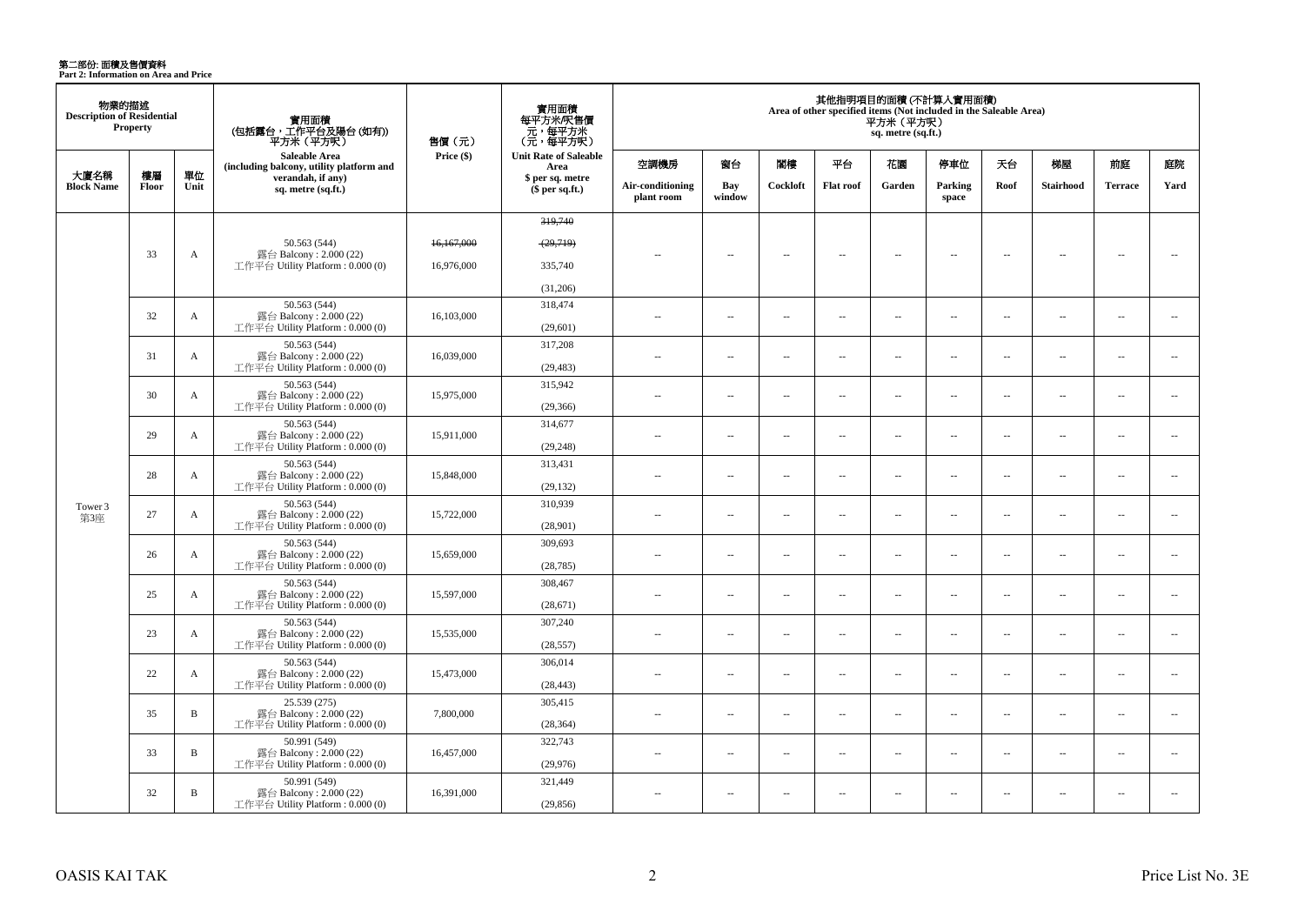| 物業的描述<br><b>Description of Residential</b> | Property |              | 實用面積<br>(包括露台,工作平台及陽台(如有))<br>平方米(平方呎)                                      | 售價(元)      | 實用面積<br>每平方米/呎售價<br>- 元, 每平方米<br>(元, 每平方呎) |                                |                          |                          | Area of other specified items (Not included in the Saleable Area) | 平方米 (平方呎)<br>sq. metre (sq.ft.) | 其他指明項目的面積 (不計算入實用面積)     |                          |                          |                          |                             |
|--------------------------------------------|----------|--------------|-----------------------------------------------------------------------------|------------|--------------------------------------------|--------------------------------|--------------------------|--------------------------|-------------------------------------------------------------------|---------------------------------|--------------------------|--------------------------|--------------------------|--------------------------|-----------------------------|
| 大廈名稱                                       | 樓層       | 單位           | Saleable Area<br>(including balcony, utility platform and                   | Price (\$) | <b>Unit Rate of Saleable</b><br>Area       | 空調機房                           | 窗台                       | 閨樓                       | 平台                                                                | 花園                              | 停車位                      | 天台                       | 梯屋                       | 前庭                       | 庭院                          |
| <b>Block Name</b>                          | Floor    | Unit         | verandah, if any)<br>sq. metre (sq.ft.)                                     |            | \$ per sq. metre<br>\$per sq.ft.)          | Air-conditioning<br>plant room | Bay<br>window            | Cockloft                 | <b>Flat roof</b>                                                  | Garden                          | Parking<br>space         | Roof                     | Stairhood                | <b>Terrace</b>           | Yard                        |
|                                            | 31       | $\, {\bf B}$ | 50.991 (549)<br>露台 Balcony: 2.000 (22)<br>工作平台 Utility Platform: 0.000 (0)  | 16,326,000 | 320,174<br>(29, 738)                       | ÷.                             | $\ldots$                 | $\sim$                   | μ.                                                                | $\overline{a}$                  | $\sim$                   | $\overline{\phantom{a}}$ | Ξ.                       | $\ddot{\phantom{a}}$     | $\overline{\phantom{a}}$    |
|                                            | 30       | $\, {\bf B}$ | 50.991 (549)<br>露台 Balcony: 2.000 (22)<br>工作平台 Utility Platform : 0.000 (0) | 16,261,000 | 318,899<br>(29,619)                        | $\sim$                         | $\sim$                   | $\sim$                   | $\sim$                                                            | $\sim$                          | $\sim$                   | $\sim$                   | $\overline{a}$           | $\sim$                   | $\sim$                      |
|                                            | 29       | $\, {\bf B}$ | 50.991 (549)<br>露台 Balcony: 2.000 (22)<br>工作平台 Utility Platform : 0.000 (0) | 16,196,000 | 317,625<br>(29, 501)                       | $\overline{\phantom{a}}$       | $\overline{\phantom{a}}$ | $\sim$                   | μ.                                                                | $\overline{\phantom{a}}$        | $\overline{\phantom{a}}$ | $\overline{\phantom{a}}$ | Ξ.                       | $\overline{\phantom{a}}$ | $\overline{\phantom{a}}$    |
|                                            | 28       | $\, {\bf B}$ | 50.991 (549)<br>露台 Balcony: 2.000 (22)<br>工作平台 Utility Platform: 0.000 (0)  | 16,132,000 | 316,370<br>(29, 384)                       | $\sim$                         | $\overline{a}$           | $\sim$                   | $\sim$                                                            | $\sim$ $\sim$                   | $\sim$                   | $\sim$                   | $\overline{\phantom{a}}$ | $\sim$                   | $\sim$                      |
|                                            | 26       | $\, {\bf B}$ | 50.991 (549)<br>露台 Balcony: 2.000 (22)<br>工作平台 Utility Platform: 0.000 (0)  | 15,940,000 | 312,604<br>(29, 035)                       |                                | --                       | $\sim$                   | --                                                                | $\overline{\phantom{a}}$        | $\overline{\phantom{a}}$ | $\overline{\phantom{a}}$ | --                       | $\ddotsc$                | $\overline{\phantom{a}}$    |
|                                            | 25       | $\, {\bf B}$ | 50.991 (549)<br>露台 Balcony: 2.000 (22)<br>工作平台 Utility Platform: 0.000 (0)  | 15,876,000 | 311.349<br>(28,918)                        | $\sim$                         | $\sim$                   | $\sim$                   | $\sim$                                                            | $\sim$ $\sim$                   | $\overline{\phantom{a}}$ | $\sim$                   | $\sim$                   | $\overline{\phantom{a}}$ | $\overline{\phantom{a}}$    |
|                                            | 21       | $\mathbf B$  | 50.991 (549)<br>露台 Balcony: 2.000 (22)<br>工作平台 Utility Platform: 0.000 (0)  | 15,687,000 | 307,643<br>(28, 574)                       | ÷.                             | ш.                       | ÷.                       | μ.                                                                | $\sim$                          | $\sim$                   | $\overline{\phantom{a}}$ | Ξ.                       | $\ddot{\phantom{a}}$     | $\sim$                      |
| Tower 3                                    | 20       | $\, {\bf B}$ | 50.991 (549)<br>露台 Balcony: 2.000 (22)<br>工作平台 Utility Platform: 0.000 (0)  | 15,625,000 | 306,427<br>(28, 461)                       | $\overline{a}$                 | $\sim$                   | $\sim$                   | $\sim$                                                            | $\sim$ $\sim$                   | $\sim$                   | $\overline{\phantom{a}}$ | $\sim$                   | $\sim$                   | $\mathcal{L}_{\mathcal{A}}$ |
| 第3座                                        | 17       | $\, {\bf B}$ | 50.991 (549)<br>露台 Balcony: 2.000 (22)<br>工作平台 Utility Platform: 0.000 (0)  | 15,378,000 | 301,583<br>(28,011)                        | 44                             | $\overline{\phantom{a}}$ | $\sim$                   | μ.                                                                | $\sim$                          | $\sim$                   | $\overline{\phantom{a}}$ | Ξ.                       | $\ddot{\phantom{a}}$     | $\overline{\phantom{a}}$    |
|                                            | 16       | B            | 50.991 (549)<br>露台 Balcony: 2.000 (22)<br>工作平台 Utility Platform : 0.000 (0) | 15,316,000 | 300,367<br>(27, 898)                       | $\sim$                         | $\overline{a}$           | $\sim$                   | $\sim$                                                            | $\overline{a}$                  | $\sim$                   | $\sim$                   | $\overline{\phantom{a}}$ | $\sim$                   | $\overline{\phantom{a}}$    |
|                                            | 10       | $\, {\bf B}$ | 50.991 (549)<br>露台 Balcony: 2.000 (22)<br>工作平台 Utility Platform : 0.000 (0) | 15,074,000 | 295,621<br>(27, 457)                       | 44                             | $\overline{\phantom{a}}$ | $\overline{\phantom{a}}$ | --                                                                | $\overline{\phantom{a}}$        | $\overline{\phantom{a}}$ | $\overline{\phantom{a}}$ | $\overline{\phantom{a}}$ | $\overline{\phantom{a}}$ | $\overline{\phantom{a}}$    |
|                                            | 6        | B            | 50.991 (549)<br>露台 Balcony: 2.000 (22)<br>工作平台 Utility Platform : 0.000 (0) | 14,776,000 | 289,777<br>(26,914)                        | $\sim$                         | $\overline{\phantom{a}}$ | $\sim$                   | $\sim$                                                            | $\sim$                          | $\sim$                   | $\overline{\phantom{a}}$ | $\overline{a}$           | $\ddot{\phantom{a}}$     | $\sim$                      |
|                                            | 33       | $\mathbf C$  | 25.524 (275)<br>露台 Balcony: 2.000 (22)<br>工作平台 Utility Platform: 0.000 (0)  | 7,783,000  | 304,929<br>(28, 302)                       | ÷.                             | $\ldots$                 | $\sim$                   | μ.                                                                | $\overline{a}$                  | $\sim$                   | $\overline{\phantom{a}}$ | $\overline{\phantom{a}}$ | $\ddot{\phantom{a}}$     | $\sim$                      |
|                                            | 32       | $\mathbf C$  | 25.524 (275)<br>露台 Balcony: 2.000 (22)<br>工作平台 Utility Platform: 0.000 (0)  | 7,760,000  | 304,028<br>(28, 218)                       | $\sim$                         | $\overline{\phantom{a}}$ | $\sim$                   | $\overline{\phantom{a}}$                                          | $\overline{\phantom{a}}$        | $\overline{\phantom{a}}$ | $\sim$                   | $\overline{\phantom{a}}$ | $\overline{\phantom{a}}$ | $\overline{\phantom{a}}$    |
|                                            | 31       | $\mathsf{C}$ | 25.524 (275)<br>露台 Balcony: 2.000 (22)<br>工作平台 Utility Platform : 0.000 (0) | 7,737,000  | 303,126<br>(28, 135)                       | $\sim$                         | $\overline{\phantom{a}}$ | $\sim$                   | μ.                                                                | $\sim$                          | $\sim$                   | $\overline{\phantom{a}}$ | $\overline{\phantom{a}}$ | $\ddot{\phantom{a}}$     | $\sim$                      |
|                                            | 30       | $\mathsf{C}$ | 25.524 (275)<br>露台 Balcony: 2.000 (22)<br>工作平台 Utility Platform: 0.000 (0)  | 7,713,000  | 302,186<br>(28,047)                        | $\overline{a}$                 | $\sim$                   | $\sim$                   | $\sim$                                                            | $\sim$ $\sim$                   | $\sim$                   | $\sim$                   | $\sim$                   | $\sim$                   |                             |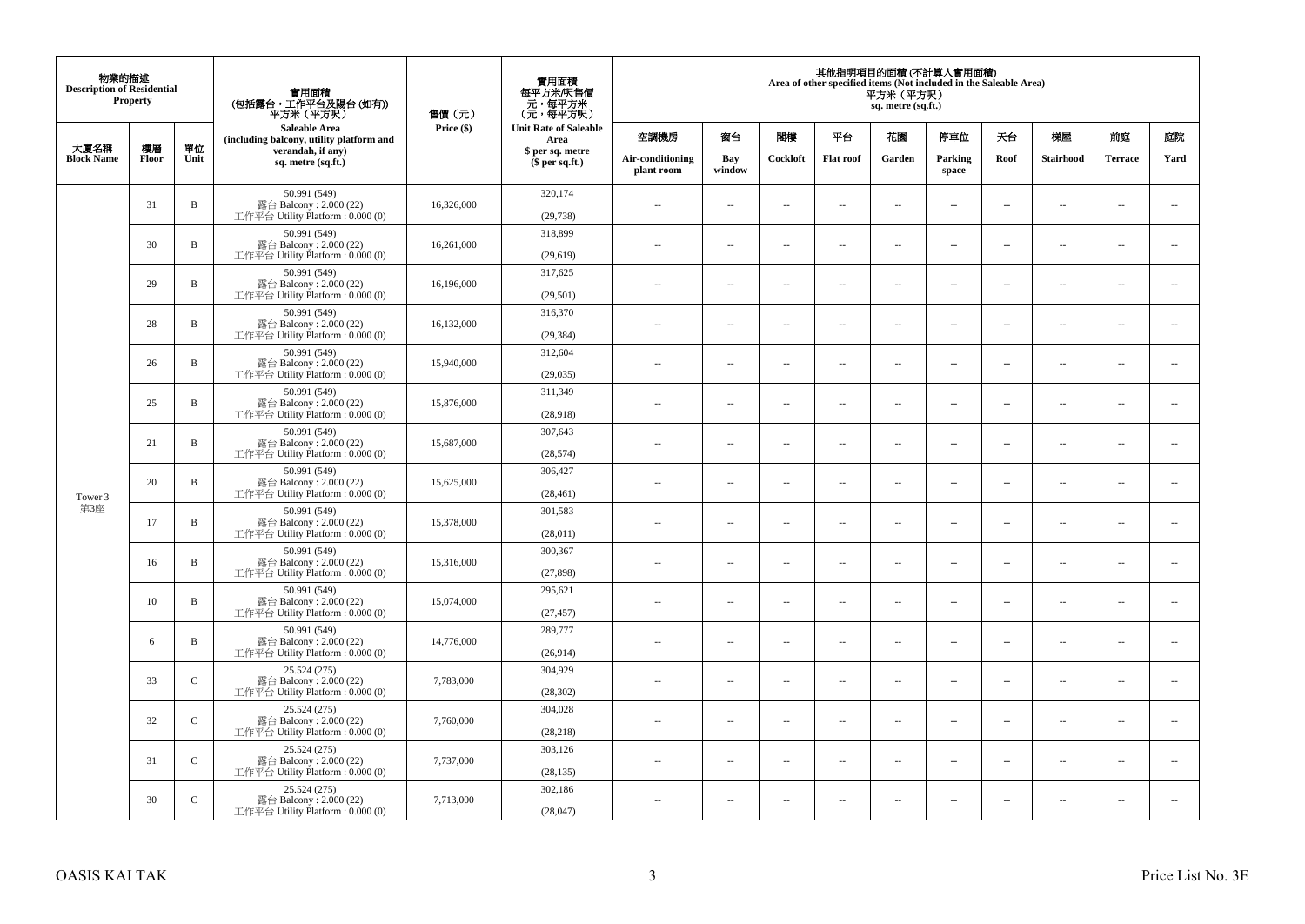| 物業的描述<br><b>Description of Residential</b> | <b>Property</b> |              | 實用面積<br>(包括露台,工作平台及陽台(如有))<br>平方米(平方呎)                                      | 售價(元)      | 實用面積<br>每平方米/呎售價<br>- 元, 每平方米<br>(元, 每平方呎) |                                |                          |                          |                          | 平方米 (平方呎)<br>sq. metre (sq.ft.) | 其他指明項目的面積 (不計算入實用面積)<br>Area of other specified items (Not included in the Saleable Area) |                          |                          |                          |                             |
|--------------------------------------------|-----------------|--------------|-----------------------------------------------------------------------------|------------|--------------------------------------------|--------------------------------|--------------------------|--------------------------|--------------------------|---------------------------------|-------------------------------------------------------------------------------------------|--------------------------|--------------------------|--------------------------|-----------------------------|
| 大廈名稱                                       | 樓層              | 單位           | <b>Saleable Area</b><br>(including balcony, utility platform and            | Price (\$) | <b>Unit Rate of Saleable</b><br>Area       | 空調機房                           | 窗台                       | 閣樓                       | 平台                       | 花園                              | 停車位                                                                                       | 天台                       | 梯屋                       | 前庭                       | 庭院                          |
| <b>Block Name</b>                          | Floor           | Unit         | verandah, if any)<br>sq. metre (sq.ft.)                                     |            | \$ per sq. metre<br>\$per sq.ft.)          | Air-conditioning<br>plant room | Bay<br>window            | Cockloft                 | <b>Flat</b> roof         | Garden                          | Parking<br>space                                                                          | Roof                     | Stairhood                | <b>Terrace</b>           | Yard                        |
|                                            | 29              | $\mathsf{C}$ | 25.524 (275)<br>露台 Balcony: 2.000 (22)<br>工作平台 Utility Platform: 0.000 (0)  | 7,690,000  | 301,285<br>(27,964)                        | $\ddot{\phantom{a}}$           | $\overline{\phantom{a}}$ | $\sim$                   | μ.                       | $\sim$                          | $\sim$                                                                                    | $\overline{\phantom{a}}$ | Ξ.                       | $\ddot{\phantom{a}}$     | $\sim$                      |
|                                            | 28              | $\mathbf C$  | 25.524 (275)<br>露台 Balcony: 2.000 (22)<br>工作平台 Utility Platform: 0.000 (0)  | 7,667,000  | 300,384<br>(27, 880)                       | $\sim$                         | $\overline{a}$           | $\sim$                   | $\sim$                   | $\sim$                          | $\sim$                                                                                    | $\sim$                   | $\sim$                   | $\sim$                   | $\mathcal{L}_{\mathcal{A}}$ |
|                                            | 27              | $\mathbf C$  | 25.524 (275)<br>露台 Balcony: 2.000 (22)<br>工作平台 Utility Platform : 0.000 (0) | 7,613,000  | 298,268<br>(27, 684)                       | $\overline{\phantom{a}}$       | $\overline{\phantom{a}}$ | $\overline{\phantom{a}}$ | --                       | $\overline{\phantom{a}}$        | $\overline{\phantom{a}}$                                                                  | $\overline{\phantom{a}}$ | $\overline{\phantom{a}}$ | $\overline{\phantom{a}}$ | $\overline{\phantom{a}}$    |
|                                            | 26              | $\mathsf{C}$ | 25.524 (275)<br>露台 Balcony: 2.000 (22)<br>工作平台 Utility Platform: 0.000 (0)  | 7,590,000  | 297,367<br>(27,600)                        | $\sim$                         | $\overline{\phantom{a}}$ | $\sim$                   | $\sim$                   | $\overline{\phantom{a}}$        | $\sim$                                                                                    | $\sim$                   | $\sim$                   | $\overline{\phantom{a}}$ | $\overline{\phantom{a}}$    |
|                                            | 32              | $\mathbf E$  | 31.534 (339)<br>露台 Balcony: 2.000 (22)<br>工作平台 Utility Platform: 0.000 (0)  | 9,488,000  | 300,882<br>(27,988)                        |                                | ш.                       | ÷.                       | μ.                       | $\sim$                          | $\sim$                                                                                    | $\sim$                   | Ξ.                       | $\ddot{\phantom{a}}$     | $\sim$                      |
| Tower 3                                    | 31              | $\mathbf E$  | 31.534 (339)<br>露台 Balcony: 2.000 (22)<br>工作平台 Utility Platform: 0.000 (0)  | 9,460,000  | 299,994<br>(27,906)                        | ×.                             | $\sim$                   | $\sim$                   | $\sim$                   | $\sim$                          | $\sim$                                                                                    | $\sim$                   | $\overline{a}$           | $\sim$                   | $\sim$                      |
|                                            | 28              | E            | 31.534 (339)<br>露台 Balcony: 2.000 (22)<br>工作平台 Utility Platform: 0.000 (0)  | 9,374,000  | 297,266<br>(27, 652)                       | $\sim$                         | $\overline{\phantom{a}}$ | $\sim$                   | $\overline{\phantom{a}}$ | $\overline{\phantom{a}}$        | $\overline{\phantom{a}}$                                                                  | $\overline{\phantom{a}}$ | $\overline{\phantom{a}}$ | $\overline{\phantom{a}}$ | $\overline{\phantom{a}}$    |
|                                            | 27              | E            | 31.534 (339)<br>露台 Balcony: 2.000 (22)<br>工作平台 Utility Platform: 0.000 (0)  | 9,309,000  | 295,205<br>(27, 460)                       | $\sim$                         | $\overline{a}$           | $\sim$                   | $\sim$                   | $\overline{a}$                  | $\sim$                                                                                    | $\overline{\phantom{a}}$ | $\overline{a}$           | $\sim$                   | $\overline{\phantom{a}}$    |
| 第3座                                        | 23              | $\mathbf E$  | 31.534 (339)<br>露台 Balcony: 2.000 (22)<br>工作平台 Utility Platform: 0.000 (0)  | 9,225,000  | 292,541<br>(27, 212)                       | $\overline{\phantom{a}}$       | $\sim$                   | $\sim$                   | $\sim$                   | $\sim$                          | $\sim$                                                                                    | $\overline{\phantom{a}}$ | $\overline{a}$           | $\sim$                   | $\ddot{\phantom{a}}$        |
|                                            | 22              | $\mathbf E$  | 31.534 (339)<br>露台 Balcony: 2.000 (22)<br>工作平台 Utility Platform : 0.000 (0) | 9,197,000  | 291,653<br>(27, 130)                       | $\sim$                         | $\sim$                   | $\sim$                   | $\sim$                   | $\sim$ $\sim$                   | $\overline{\phantom{a}}$                                                                  | $\sim$                   | $\sim$                   | $\overline{\phantom{a}}$ | $\overline{\phantom{a}}$    |
|                                            | 19              | E            | 31.534 (339)<br>露台 Balcony: 2.000 (22)<br>工作平台 Utility Platform : 0.000 (0) | 9,114,000  | 289,021<br>(26, 885)                       |                                | $\overline{\phantom{a}}$ | $\sim$                   | μ.                       | $\sim$                          | $\sim$                                                                                    | $\overline{\phantom{a}}$ | Ξ.                       | $\ddot{\phantom{a}}$     | $\sim$                      |
|                                            | 18              | E            | 31.534 (339)<br>露台 Balcony: 2.000 (22)<br>工作平台 Utility Platform : 0.000 (0) | 9,086,000  | 288,133<br>(26, 802)                       | $\sim$                         | $\overline{a}$           | $\sim$                   | $\sim$                   | $\overline{a}$                  | $\sim$                                                                                    | $\overline{\phantom{a}}$ | $\overline{a}$           | $\sim$                   | $\sim$                      |
|                                            | 15              | $\mathbf E$  | 31.534 (339)<br>露台 Balcony: 2.000 (22)<br>工作平台 Utility Platform : 0.000 (0) | 8,968,000  | 284,391<br>(26, 454)                       | 44                             | $\overline{\phantom{a}}$ | $\sim$                   | μ.                       | $\overline{\phantom{a}}$        | $\sim$                                                                                    | $\overline{\phantom{a}}$ | Ξ.                       | $\ddot{\phantom{a}}$     | $\sim$                      |
|                                            | 12              | E            | 31.534 (339)<br>露台 Balcony: 2.000 (22)<br>工作平台 Utility Platform : 0.000 (0) | 8,941,000  | 283,535<br>(26, 375)                       | $\sim$                         | $\sim$                   | $\sim$                   | $\sim$                   | $\sim$ $\sim$                   | $\sim$                                                                                    | $\sim$                   | $\sim$                   | $\sim$                   | $\sim$                      |
|                                            | 8               | E            | 31.534 (339)<br>露台 Balcony: 2.000 (22)<br>工作平台 Utility Platform: 0.000 (0)  | 8,833,000  | 280,110<br>(26,056)                        | $\sim$                         | $\overline{\phantom{a}}$ | $\sim$                   | μ.                       | $\overline{\phantom{a}}$        | $\sim$                                                                                    | $\overline{\phantom{a}}$ | $\overline{\phantom{a}}$ | $\sim$                   | $\sim$                      |
|                                            | $\tau$          | E            | 31.534 (339)<br>露台 Balcony: 2.000 (22)<br>工作平台 Utility Platform: 0.000 (0)  | 8,763,000  | 277,891<br>(25, 850)                       | $\sim$                         | $\sim$                   | $\sim$                   | $\sim$                   | $\sim$ $\sim$                   | $\sim$                                                                                    | $\overline{\phantom{a}}$ | $\sim$                   | $\sim$                   | $\sim$                      |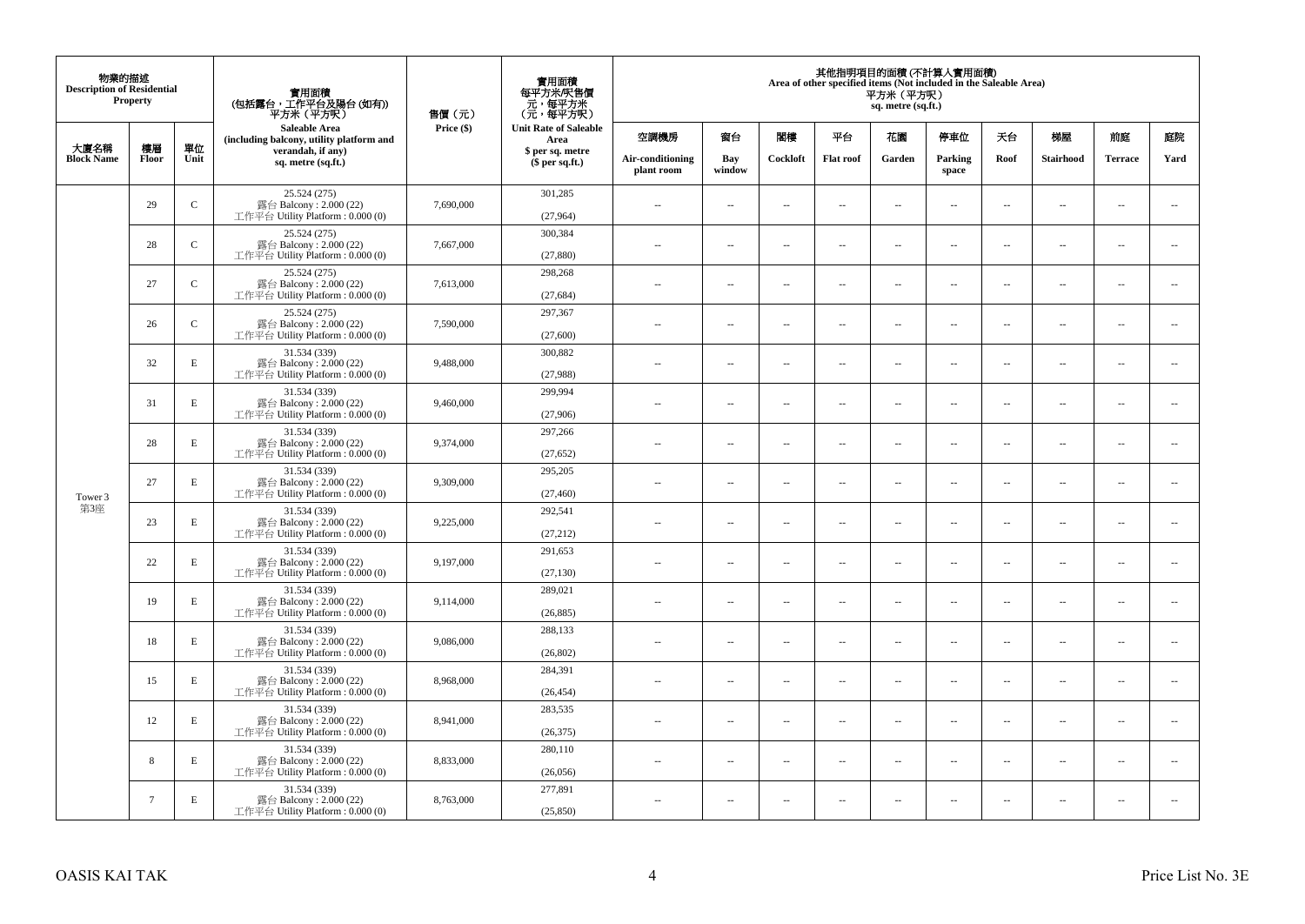| 物業的描述<br><b>Description of Residential</b> | <b>Property</b> |              | 實用面積<br>(包括露台,工作平台及陽台(如有))<br>平方米 (平方呎)                                       | 售價(元)      | 實用面積<br>每平方米/呎售價<br>元,每平方米<br>(元,每平方呎) |                                |                          |                          |                          | 平方米 (平方呎)<br>sq. metre (sq.ft.) | 其他指明項目的面積 (不計算入實用面積)<br>Area of other specified items (Not included in the Saleable Area) |                          |                          |                |                          |
|--------------------------------------------|-----------------|--------------|-------------------------------------------------------------------------------|------------|----------------------------------------|--------------------------------|--------------------------|--------------------------|--------------------------|---------------------------------|-------------------------------------------------------------------------------------------|--------------------------|--------------------------|----------------|--------------------------|
|                                            |                 |              | <b>Saleable Area</b><br>(including balcony, utility platform and              | Price (\$) | <b>Unit Rate of Saleable</b><br>Area   | 空調機房                           | 窗台                       | 閣樓                       | 平台                       | 花園                              | 停車位                                                                                       | 天台                       | 梯屋                       | 前庭             | 庭院                       |
| 大廈名稱<br><b>Block Name</b>                  | 樓層<br>Floor     | 單位<br>Unit   | verandah, if any)<br>sq. metre (sq.ft.)                                       |            | \$ per sq. metre<br>$$$ per sq.ft.)    | Air-conditioning<br>plant room | Bay<br>window            | Cockloft                 | <b>Flat roof</b>         | Garden                          | Parking<br>space                                                                          | Roof                     | Stairhood                | <b>Terrace</b> | Yard                     |
|                                            | 32              | $\rm F$      | 33.448 (360)<br>露台 Balcony: 2.000 (22)<br>工作平台 Utility Platform : 0.000 (0)   | 9,704,000  | 290,122<br>(26,956)                    | $\sim$                         | $\overline{\phantom{a}}$ | $\sim$                   | $\sim$                   | $\overline{a}$                  | $\sim$                                                                                    | $\overline{\phantom{a}}$ | $\cdots$                 | $\sim$         | $\sim$                   |
|                                            | 31              | $_{\rm F}$   | 33.448 (360)<br>露台 Balcony: 2.000 (22)<br>工作平台 Utility Platform: 0.000 (0)    | 9,675,000  | 289,255<br>(26, 875)                   | $\overline{\phantom{a}}$       | $\overline{\phantom{a}}$ | $\sim$                   | $\sim$                   | $\overline{a}$                  | $\sim$                                                                                    | $\sim$                   | $\overline{\phantom{a}}$ | $\sim$         | $\sim$                   |
|                                            | 28              | $_{\rm F}$   | 33.448 (360)<br>露台 Balcony: 2.000 (22)<br>工作平台 Utility Platform: 0.000 (0)    | 9,587,000  | 286,624<br>(26, 631)                   | $\sim$ $\sim$                  | $\overline{\phantom{a}}$ | $\sim$                   | $\overline{\phantom{a}}$ | μ.                              | $\overline{\phantom{a}}$                                                                  | $\overline{\phantom{a}}$ | $\overline{\phantom{a}}$ | $\sim$         | $\overline{\phantom{a}}$ |
|                                            | 27              | $_{\rm F}$   | 33.448 (360)<br>露台 Balcony: 2.000 (22)<br>工作平台 Utility Platform : $0.000(0)$  | 9,520,000  | 284,621<br>(26, 444)                   | $\sim$                         | $\overline{a}$           | $\sim$                   | $\sim$                   | $\sim$                          | $\sim$                                                                                    | $\sim$                   | $\sim$                   | $\sim$         | $\sim$                   |
|                                            | 23              | $_{\rm F}$   | 33.448 (360)<br>露台 Balcony: 2.000 (22)<br>工作平台 Utility Platform : $0.000(0)$  | 9,434,000  | 282,050<br>(26, 206)                   |                                | $\sim$                   | ÷.                       | $\sim$                   | μ.                              | $\sim$                                                                                    | $\sim$                   | $\overline{\phantom{a}}$ | ÷.             | $\sim$                   |
| Tower 3<br>第3座                             | 22              | $_{\rm F}$   | 33.448 (360)<br>露台 Balcony: 2.000 (22)<br>工作平台 Utility Platform: 0.000 (0)    | 9,406,000  | 281,213<br>(26, 128)                   | ٠.                             | $\overline{\phantom{a}}$ | $\sim$                   | $\sim$                   | $\overline{\phantom{a}}$        | $\sim$                                                                                    | $\sim$                   | $\overline{\phantom{a}}$ | $\sim$         | $\sim$                   |
|                                            | 19              | $\rm F$      | 33.448 (360)<br>露台 Balcony: 2.000 (22)<br>工作平台 Utility Platform : 0.000 (0)   | 9,321,000  | 278,671<br>(25,892)                    | $\sim$ $\sim$                  | $\overline{\phantom{a}}$ | $\overline{\phantom{a}}$ | $\overline{\phantom{a}}$ | --                              | $\overline{\phantom{a}}$                                                                  | $\sim$                   | $\overline{\phantom{a}}$ | $\sim$         | $\sim$                   |
|                                            | 18              | $_{\rm F}$   | 33.448 (360)<br>露台 Balcony: 2.000 (22)<br>工作平台 Utility Platform: 0.000 (0)    | 9,292,000  | 277,804<br>(25, 811)                   | $\sim$                         | $\overline{a}$           | $\sim$                   | $\sim$                   | $\sim$                          | $\sim$                                                                                    | $\sim$                   | $\sim$                   | $\sim$         | $\sim$                   |
|                                            | 15              | $_{\rm F}$   | 33.448 (360)<br>露台 Balcony: $2.000(22)$<br>工作平台 Utility Platform : $0.000(0)$ | 9,172,000  | 274,217<br>(25, 478)                   | $-$                            | $\sim$                   | ÷.                       | $\sim$                   | $\overline{a}$                  | $\sim$                                                                                    | $\overline{\phantom{a}}$ | $\overline{\phantom{a}}$ | $\sim$         | $\sim$                   |
|                                            | 12              | $\rm F$      | 33.448 (360)<br>露台 Balcony: 2.000 (22)<br>工作平台 Utility Platform: 0.000 (0)    | 9,144,000  | 273,380<br>(25,400)                    | $\overline{\phantom{a}}$       | $\overline{\phantom{a}}$ | $\sim$                   | $\sim$                   | $\overline{a}$                  | $\sim$                                                                                    | $\sim$                   | $\overline{\phantom{a}}$ | $\sim$         | $\sim$                   |
|                                            | 8               | $\rm F$      | 33.448 (360)<br>露台 Balcony: 2.000 (22)<br>工作平台 Utility Platform: 0.000 (0)    | 9,034,000  | 270,091<br>(25,094)                    | $\overline{\phantom{a}}$       | $\overline{\phantom{a}}$ | $\sim$                   | $\sim$                   | μ.                              | $\overline{\phantom{a}}$                                                                  | $\overline{\phantom{a}}$ | $\overline{\phantom{a}}$ | $\sim$         | $\sim$                   |
|                                            | $7\phantom{.0}$ | $\mathbf{F}$ | 33.448 (360)<br>露台 Balcony: 2.000 (22)<br>工作平台 Utility Platform: 0.000 (0)    | 8,962,000  | 267,938<br>(24, 894)                   | $\overline{a}$                 | $\overline{\phantom{a}}$ | $\sim$                   | $\sim$                   | $\overline{\phantom{a}}$        | $\sim$                                                                                    | $\overline{\phantom{a}}$ | $\sim$                   | $\sim$         | $\sim$                   |
|                                            | 35              | B            | 33.862 (364)<br>露台 Balcony: 2.000 (22)<br>工作平台 Utility Platform : $0.000(0)$  | 9,729,000  | 287,313<br>(26, 728)                   | $\overline{\phantom{a}}$       | $\sim$                   | $\sim$                   | $\sim$                   | μ.                              | $\sim$                                                                                    | $\sim$                   | $\overline{\phantom{a}}$ | $\sim$         | $\sim$                   |
| Tower 5<br>第5座                             | 33              | B            | 49.646 (534)<br>露台 Balcony: 2.000 (22)<br>工作平台 Utility Platform: 0.000 (0)    | 16,001,000 | 322,302<br>(29,964)                    | $\sim$                         | $\overline{\phantom{a}}$ | $\sim$                   | $\sim$                   | $\overline{a}$                  | $\sim$                                                                                    | $\sim$                   | $\overline{\phantom{a}}$ | $\sim$         | $\sim$                   |
|                                            | 32              | B            | 49.646 (534)<br>露台 Balcony: 2.000 (22)<br>工作平台 Utility Platform : $0.000(0)$  | 15,937,000 | 321,013<br>(29, 845)                   | $-$                            | $\overline{\phantom{a}}$ | $\sim$                   | $\sim$                   | ۰.                              | $\sim$                                                                                    | $\overline{\phantom{a}}$ | $\overline{\phantom{a}}$ | $\sim$         | $\sim$                   |
|                                            | 31              | B            | 49.646 (534)<br>露台 Balcony: 2.000 (22)<br>工作平台 Utility Platform: 0.000 (0)    | 15,874,000 | 319,744<br>(29, 727)                   | ٠.                             | $\overline{\phantom{a}}$ | 4                        | $\overline{\phantom{a}}$ | --                              | $\sim$                                                                                    | $\overline{\phantom{a}}$ | $\overline{\phantom{a}}$ | $\sim$         | $\sim$                   |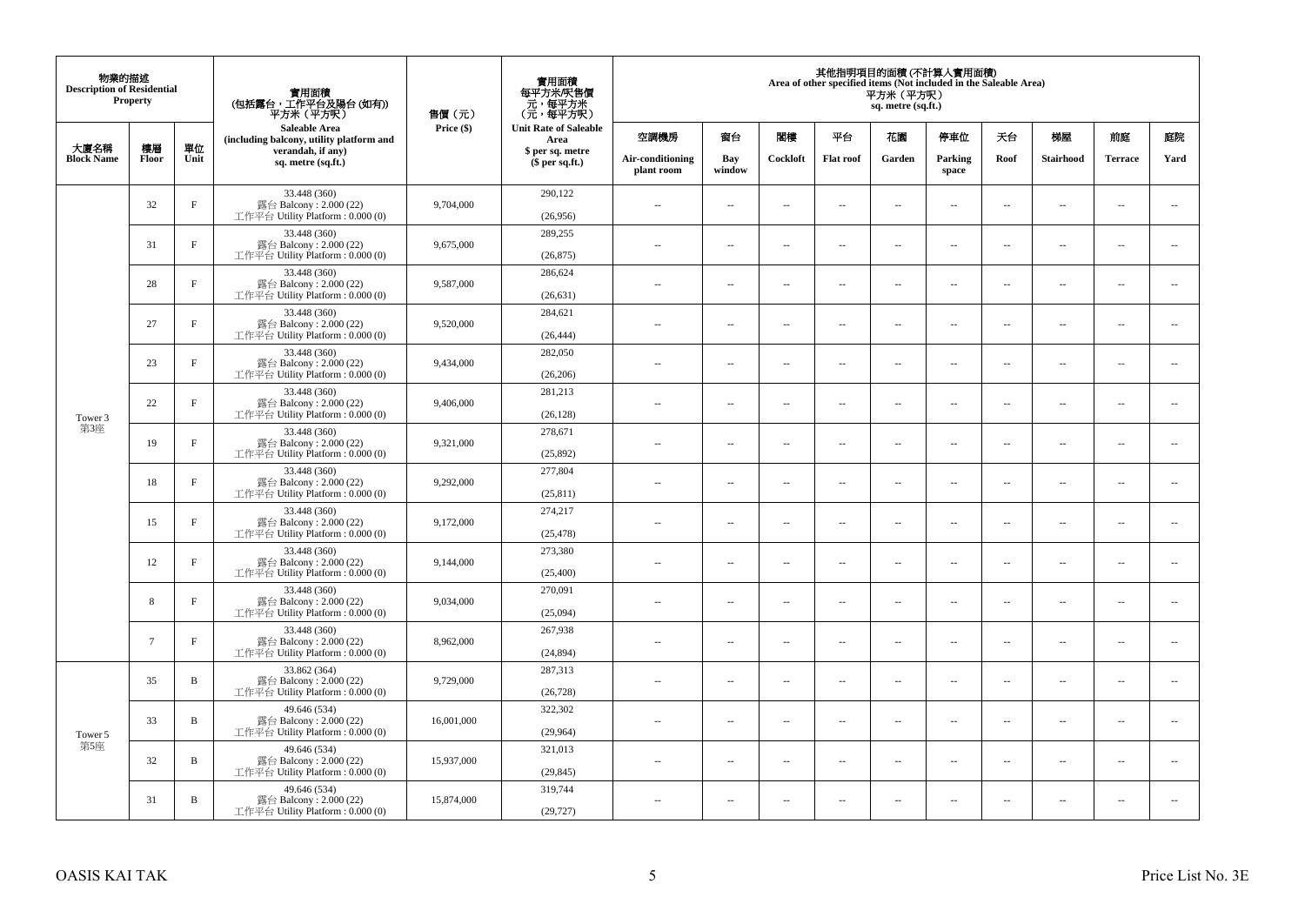| 物業的描述<br><b>Description of Residential</b> | <b>Property</b> |              | 實用面積<br>(包括露台,工作平台及陽台(如有))<br>平方米 (平方呎)                                      | 售價(元)                    | 實用面積<br>每平方米/呎售價<br>元,每平方米<br>(元,每平方呎)      |                                |                          |          |                          | 其他指明項目的面積 (不計算入實用面積)<br>Area of other specified items (Not included in the Saleable Area)<br>平方米 (平方呎)<br>sq. metre (sq.ft.) |                          |                          |                          |                          |                          |
|--------------------------------------------|-----------------|--------------|------------------------------------------------------------------------------|--------------------------|---------------------------------------------|--------------------------------|--------------------------|----------|--------------------------|------------------------------------------------------------------------------------------------------------------------------|--------------------------|--------------------------|--------------------------|--------------------------|--------------------------|
|                                            |                 |              | Saleable Area<br>(including balcony, utility platform and                    | Price (\$)               | <b>Unit Rate of Saleable</b><br>Area        | 空調機房                           | 窗台                       | 閣樓       | 平台                       | 花園                                                                                                                           | 停車位                      | 天台                       | 梯屋                       | 前庭                       | 庭院                       |
| 大廈名稱<br><b>Block Name</b>                  | 樓層<br>Floor     | 單位<br>Unit   | verandah, if any)<br>sq. metre (sq.ft.)                                      |                          | \$ per sq. metre<br>$$$ per sq.ft.)         | Air-conditioning<br>plant room | Bay<br>window            | Cockloft | <b>Flat roof</b>         | Garden                                                                                                                       | Parking<br>space         | Roof                     | Stairhood                | <b>Terrace</b>           | Yard                     |
|                                            | 30              | $\, {\bf B}$ | 49.646 (534)<br>露台 Balcony: 2.000 (22)<br>工作平台 Utility Platform: 0.000 (0)   | 15,811,000               | 318,475<br>(29,609)                         | 44                             | $\ldots$                 | ÷.       | μ.                       | $\overline{\phantom{a}}$                                                                                                     | $\sim$                   | $\overline{\phantom{a}}$ | Ξ.                       | $\ddot{\phantom{a}}$     | $\sim$                   |
|                                            | 29              | B            | 49.646 (534)<br>露台 Balcony: 2.000 (22)<br>工作平台 Utility Platform: 0.000 (0)   | 15,748,000               | 317,206<br>(29, 491)                        | $\sim$                         | $\ldots$                 | $\sim$   | $\ddot{\phantom{a}}$     | $\overline{a}$                                                                                                               | $\overline{\phantom{a}}$ | $\overline{\phantom{a}}$ | $\overline{\phantom{a}}$ | $\ddot{\phantom{a}}$     |                          |
|                                            | 26              | B            | 49.646 (534)<br>露台 Balcony: 2.000 (22)<br>工作平台 Utility Platform : 0.000 (0)  | 15,498,000               | 312,170<br>(29,022)                         | $\sim$                         | $\overline{\phantom{a}}$ | $\sim$   | $\sim$                   | $\overline{\phantom{a}}$                                                                                                     | $\sim$                   | $\overline{\phantom{a}}$ | $\overline{a}$           | $\ddot{\phantom{a}}$     |                          |
|                                            | 25              | $\, {\bf B}$ | 49.646 (534)<br>露台 Balcony: 2.000 (22)<br>工作平台 Utility Platform : 0.000 (0)  | 15,437,000               | 310,941<br>(28,908)                         | $\sim$                         | $\overline{\phantom{a}}$ | $\sim$   | $\sim$                   | $\overline{a}$                                                                                                               | $\sim$                   | $\overline{\phantom{a}}$ | $\overline{a}$           | $\overline{\phantom{a}}$ |                          |
|                                            | 21              | $\, {\bf B}$ | 49.646 (534)<br>露台 Balcony: 2.000 (22)<br>工作平台 Utility Platform: 0.000 (0)   | 15,141,000               | 304,979<br>(28, 354)                        | ÷.                             | $\overline{\phantom{a}}$ | $\sim$   | μ.                       | $\overline{\phantom{a}}$                                                                                                     | $\sim$                   | $\overline{\phantom{a}}$ | Ξ.                       | $\ddot{\phantom{a}}$     |                          |
|                                            | 20              | B            | 49.646 (534)<br>露台 Balcony: 2.000 (22)<br>工作平台 Utility Platform: 0.000 (0)   | 15,081,000               | 303,771<br>(28, 242)                        | $\ddot{\phantom{a}}$           | $\ldots$                 | $\sim$   | μ.                       | $\ldots$                                                                                                                     | $\sim$                   | $\overline{\phantom{a}}$ | $\overline{\phantom{a}}$ | $\sim$                   |                          |
|                                            | 17              | $\mathbf B$  | 49.646 (534)<br>露台 Balcony: 2.000 (22)<br>工作平台 Utility Platform: 0.000 (0)   | 14,842,000               | 298,957<br>(27,794)                         | $\sim$                         | $\overline{\phantom{a}}$ | $\sim$   | $\sim$                   | $\overline{a}$                                                                                                               | $\sim$                   | $\overline{\phantom{a}}$ | $\overline{a}$           | $\ddot{\phantom{a}}$     |                          |
| Tower 5<br>第5座                             | 16              | B            | 49.646 (534)<br>露台 Balcony: 2.000 (22)<br>工作平台 Utility Platform : 0.000 (0)  | 14,783,000               | 297,768<br>(27, 684)                        | $\sim$                         | $\overline{\phantom{a}}$ | $\sim$   | $\sim$                   | $\overline{a}$                                                                                                               | $\sim$                   | $\overline{\phantom{a}}$ | $\overline{a}$           | $\overline{\phantom{a}}$ |                          |
|                                            | 33              | $\mathbf C$  | 47.234 (508)<br>露台 Balcony: 2.000 (22)<br>工作平台 Utility Platform : 0.000 (0)  | 15,560,000<br>16,338,000 | 329,424<br>(30, 630)<br>345,895             | ٠.                             | $\overline{\phantom{a}}$ | $\sim$   | $\sim$                   | $\overline{\phantom{a}}$                                                                                                     | $\sim$                   | $\sim$                   | $\overline{\phantom{a}}$ | $\sim$                   | $\sim$                   |
|                                            | 32              | $\mathsf{C}$ | 47.234 (508)<br>露台 Balcony: 2.000 (22)<br>工作平台 Utility Platform : 0.000 (0)  | 15,498,000               | (32, 161)<br>328,111<br>(30,508)            | $\sim$                         | $\overline{\phantom{a}}$ | $\sim$   | $\sim$                   | $\overline{\phantom{a}}$                                                                                                     | $\sim$                   | $\overline{\phantom{a}}$ | $\overline{\phantom{a}}$ | $\sim$                   | $\overline{\phantom{a}}$ |
|                                            | 31              | $\mathbf C$  | 47.234 (508)<br>露台 Balcony: 2.000 (22)<br>工作平台 Utility Platform : $0.000(0)$ | 15,436,000<br>16,208,000 | 326,798<br>$-30,386$<br>343,143<br>(31,906) | $\overline{\phantom{a}}$       | ۰.                       | $\sim$   | $\overline{\phantom{a}}$ | $\overline{\phantom{a}}$                                                                                                     | $\overline{\phantom{a}}$ | $\overline{\phantom{a}}$ | $\overline{\phantom{a}}$ | $\sim$                   |                          |
|                                            | 30              | $\mathbf C$  | 47.234 (508)<br>露台 Balcony: 2.000 (22)<br>工作平台 Utility Platform: 0.000 (0)   | 15,375,000<br>16,145,000 | 325,507<br>$-30,266$<br>341,809<br>(31,781) |                                | $\overline{\phantom{a}}$ | $\sim$   | $\sim$                   | $\sim$                                                                                                                       | $\sim$                   | $\overline{\phantom{a}}$ | $\overline{\phantom{a}}$ | $\sim$                   |                          |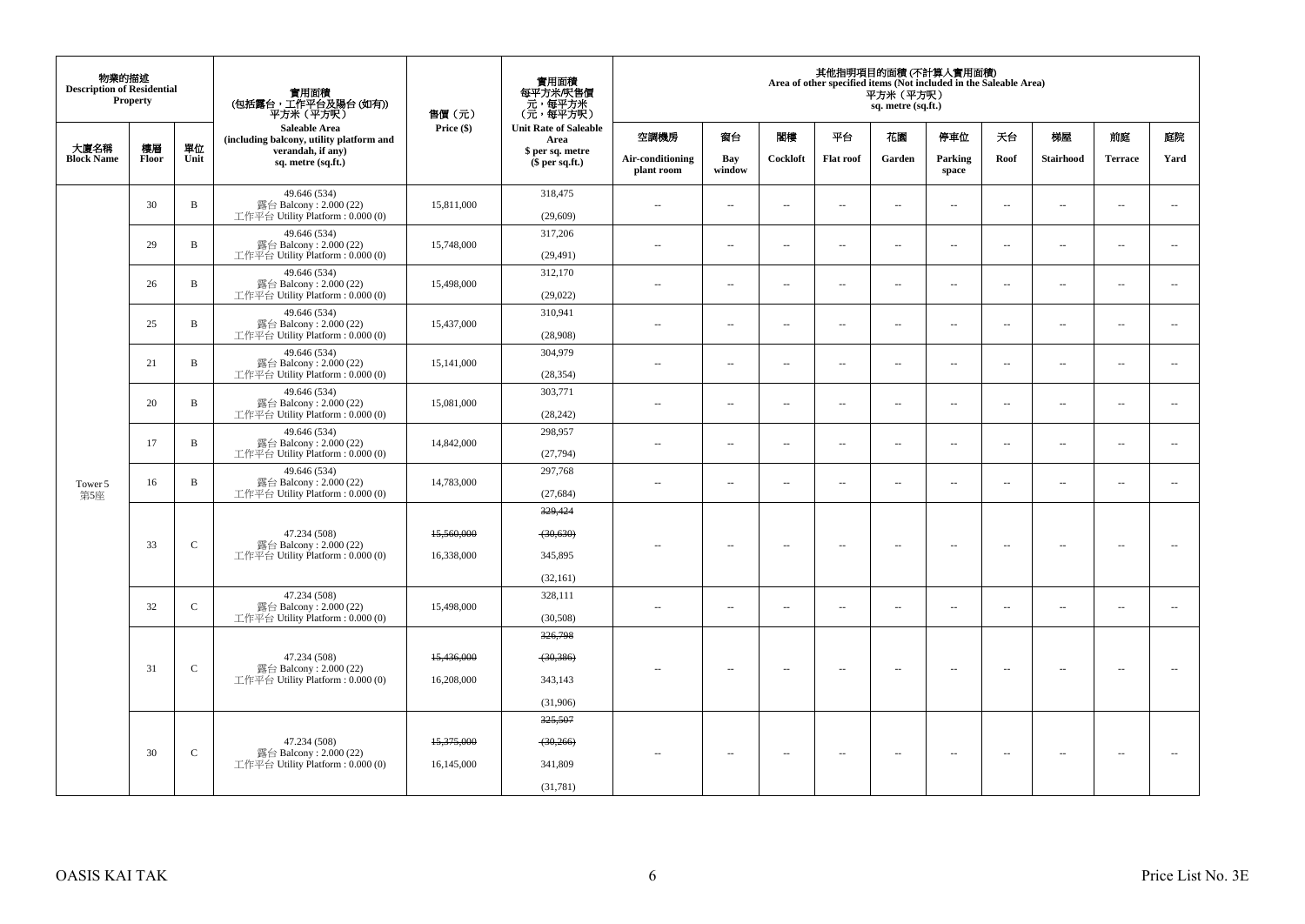| 物業的描述<br><b>Description of Residential</b> | Property    |              | 實用面積<br>(包括露台,工作平台及陽台(如有))<br>平方米(平方呎)                       | 售價(元)      | 實用面積<br>每平方米/呎售價<br>- 元, 每平方米<br>(元, 每平方呎) |                                |                          |                          |                          | 平方米 (平方呎)<br>sq. metre (sq.ft.) | 其他指明項目的面積 (不計算入實用面積)<br>Area of other specified items (Not included in the Saleable Area) |                          |                          |                          |                          |
|--------------------------------------------|-------------|--------------|--------------------------------------------------------------|------------|--------------------------------------------|--------------------------------|--------------------------|--------------------------|--------------------------|---------------------------------|-------------------------------------------------------------------------------------------|--------------------------|--------------------------|--------------------------|--------------------------|
|                                            |             |              | Saleable Area<br>(including balcony, utility platform and    | Price (\$) | <b>Unit Rate of Saleable</b><br>Area       | 空調機房                           | 窗台                       | 関樓                       | 平台                       | 花園                              | 停車位                                                                                       | 天台                       | 梯屋                       | 前庭                       | 庭院                       |
| 大廈名稱<br><b>Block Name</b>                  | 樓層<br>Floor | 單位<br>Unit   | verandah, if any)<br>sq. metre (sq.ft.)                      |            | \$ per sq. metre<br>$$$ per sq.ft.)        | Air-conditioning<br>plant room | Bay<br>window            | Cockloft                 | <b>Flat roof</b>         | Garden                          | Parking<br>space                                                                          | Roof                     | <b>Stairhood</b>         | <b>Terrace</b>           | Yard                     |
|                                            |             |              |                                                              |            | 324,216                                    |                                |                          |                          |                          |                                 |                                                                                           |                          |                          |                          |                          |
|                                            |             |              | 47.234 (508)                                                 | 15,314,000 | (30, 146)                                  |                                |                          |                          |                          |                                 |                                                                                           |                          |                          |                          |                          |
|                                            | 29          | $\mathbf C$  | 露台 Balcony: 2.000 (22)<br>工作平台 Utility Platform : $0.000(0)$ | 16,081,000 | 340,454                                    | $\sim$                         | $\overline{\phantom{a}}$ | $\sim$                   | $\overline{\phantom{a}}$ | $\overline{\phantom{a}}$        | $\overline{\phantom{a}}$                                                                  | $\overline{\phantom{a}}$ | $\overline{\phantom{a}}$ | $\sim$                   | $\overline{\phantom{a}}$ |
|                                            |             |              |                                                              |            | (31,656)                                   |                                |                          |                          |                          |                                 |                                                                                           |                          |                          |                          |                          |
|                                            | 28          | $\mathsf{C}$ | 47.234 (508)<br>露台 Balcony: 2.000 (22)                       | 15,253,000 | 322,924                                    |                                |                          |                          |                          |                                 |                                                                                           |                          |                          |                          |                          |
|                                            |             |              | 工作平台 Utility Platform : $0.000(0)$                           |            | (30,026)                                   | $\sim$ $-$                     | $\overline{\phantom{a}}$ | $\overline{\phantom{a}}$ | $\overline{\phantom{a}}$ | $\overline{\phantom{a}}$        | $\overline{\phantom{a}}$                                                                  | $\overline{\phantom{a}}$ | $\overline{\phantom{a}}$ | $\overline{\phantom{a}}$ | $\overline{\phantom{a}}$ |
|                                            | 27          | $\mathbf C$  | 47.234 (508)<br>露台 Balcony: 2.000 (22)                       | 15,132,000 | 320,362                                    | $\sim$ $\sim$                  | $\overline{\phantom{a}}$ | $\sim$                   | $\sim$                   | $\overline{\phantom{a}}$        | $\sim$                                                                                    | $\sim$                   | $\overline{\phantom{a}}$ | $\overline{\phantom{a}}$ | $\sim$                   |
|                                            |             |              | 工作平台 Utility Platform: 0.000 (0)                             |            | (29, 787)                                  |                                |                          |                          |                          |                                 |                                                                                           |                          |                          |                          |                          |
|                                            | 26          | $\mathbf{C}$ | 47.234 (508)<br>露台 Balcony: 2.000 (22)                       | 15,071,000 | 319,071                                    | $\sim$                         | $\sim$                   | $\sim$                   | $\sim$                   | μ.                              | $\sim$                                                                                    | $\sim$                   | $\overline{\phantom{a}}$ | $\sim$                   | $\sim$                   |
|                                            |             |              | 工作平台 Utility Platform: 0.000 (0)                             |            | (29, 667)                                  |                                |                          |                          |                          |                                 |                                                                                           |                          |                          |                          |                          |
|                                            | 25          | $\mathbf{C}$ | 47.234 (508)<br>露台 Balcony: 2.000 (22)                       | 15,011,000 | 317,801                                    | $\sim$ $-$                     | $\overline{\phantom{a}}$ | $\sim$                   | $\overline{\phantom{a}}$ | $\overline{\phantom{a}}$        | $\sim$                                                                                    | $\overline{\phantom{a}}$ | $\overline{\phantom{a}}$ | $\sim$                   | $\overline{\phantom{a}}$ |
|                                            |             |              | 工作平台 Utility Platform: 0.000 (0)                             |            | (29, 549)                                  |                                |                          |                          |                          |                                 |                                                                                           |                          |                          |                          |                          |
|                                            | 23          | $\mathbf{C}$ | 47.234 (508)<br>露台 Balcony: 2.000 (22)                       | 14,951,000 | 316,530                                    | $\sim$ $\sim$                  | $\overline{a}$           | $\sim$                   | $\sim$                   | $\sim$                          | $\sim$                                                                                    | $\overline{\phantom{a}}$ | $\sim$                   | $\sim$                   | $\overline{\phantom{a}}$ |
|                                            |             |              | 工作平台 Utility Platform: 0.000 (0)<br>47.234 (508)             |            | (29, 431)<br>315,281                       |                                |                          |                          |                          |                                 |                                                                                           |                          |                          |                          |                          |
| Tower 5<br>第5座                             | 22          | $\mathbf{C}$ | 露台 Balcony: 2.000 (22)<br>工作平台 Utility Platform : $0.000(0)$ | 14,892,000 | (29,315)                                   | $\sim$                         | $\overline{a}$           | $\sim$                   | $\sim$                   | $\sim$                          | $\sim$                                                                                    | $\sim$                   | $\sim$                   | $\sim$                   | $\overline{\phantom{a}}$ |
|                                            |             |              | 33.862 (364)                                                 |            | 286,457                                    |                                |                          |                          |                          |                                 |                                                                                           |                          |                          |                          |                          |
|                                            | 33          | D            | 露台 Balcony: 2.000 (22)<br>工作平台 Utility Platform : $0.000(0)$ | 9,700,000  | (26, 648)                                  | $\sim$                         | $\overline{\phantom{a}}$ | $\sim$                   | $\overline{\phantom{a}}$ | $\overline{\phantom{a}}$        | $\sim$                                                                                    | $\overline{\phantom{a}}$ | $\overline{\phantom{a}}$ | $\overline{\phantom{a}}$ | $\overline{\phantom{a}}$ |
|                                            |             |              | 33.862 (364)                                                 |            | 285,571                                    |                                |                          |                          |                          |                                 |                                                                                           |                          |                          |                          |                          |
|                                            | 32          | D            | 露台 Balcony: 2.000 (22)<br>工作平台 Utility Platform : $0.000(0)$ | 9,670,000  | (26, 566)                                  | $\sim$                         | $\sim$                   | $\sim$                   | $\sim$                   | $\overline{a}$                  | $\sim$                                                                                    | $\overline{\phantom{a}}$ | $\overline{\phantom{a}}$ | $\sim$                   | $\overline{\phantom{a}}$ |
|                                            |             |              | 33.862 (364)                                                 |            | 284,714                                    |                                |                          |                          |                          |                                 |                                                                                           |                          |                          |                          |                          |
|                                            | 31          | D            | 露台 Balcony: 2.000 (22)<br>工作平台 Utility Platform : $0.000(0)$ | 9,641,000  | (26, 486)                                  | $\sim$                         | $\sim$                   | $\sim$                   | $\sim$                   | $\overline{\phantom{a}}$        | $\sim$                                                                                    | $\overline{\phantom{a}}$ | $\overline{\phantom{a}}$ | $\sim$                   | $\overline{\phantom{a}}$ |
|                                            | 30          | D            | 33.862 (364)<br>露台 Balcony: 2.000 (22)                       | 9,612,000  | 283,858                                    |                                |                          |                          |                          |                                 |                                                                                           |                          |                          |                          | $\ddotsc$                |
|                                            |             |              | 工作平台 Utility Platform : $0.000(0)$                           |            | (26, 407)                                  | $\sim$ $\sim$                  | $\sim$                   | $\sim$                   | $\sim$                   | $\sim$                          | $\sim$                                                                                    | $\overline{\phantom{a}}$ | $\sim$                   | $\sim$                   |                          |
|                                            | 29          | D            | 33.862 (364)<br>露台 Balcony: 2.000 (22)                       | 9,583,000  | 283,002                                    | $\sim$                         | $\sim$                   | $\sim$                   | $\sim$                   | $\sim$                          | $\sim$                                                                                    | $\sim$                   | $\sim$                   | $\sim$                   | $\sim$                   |
|                                            |             |              | 工作平台 Utility Platform : $0.000(0)$                           |            | (26, 327)                                  |                                |                          |                          |                          |                                 |                                                                                           |                          |                          |                          |                          |
|                                            | 28          | D            | 33.862 (364)<br>露台 Balcony: 2.000 (22)                       | 9,563,000  | 282,411                                    | $\sim$ $-$                     | $\overline{\phantom{a}}$ | $\sim$                   | $\sim$                   | μ.                              | $\sim$                                                                                    | $\overline{\phantom{a}}$ | $\overline{\phantom{a}}$ | $\sim$                   | $\sim$                   |
|                                            |             |              | 工作平台 Utility Platform: 0.000 (0)                             |            | (26, 272)                                  |                                |                          |                          |                          |                                 |                                                                                           |                          |                          |                          |                          |
|                                            | 27          | D            | 33.862 (364)<br>露台 Balcony: 2.000 (22)                       | 9,487,000  | 280,167                                    | $\sim$ $-$                     | $\sim$                   | $\sim$                   | $\sim$                   | $\overline{\phantom{a}}$        | $\sim$                                                                                    | $\overline{\phantom{a}}$ | $\overline{\phantom{a}}$ | $\sim$                   | $\overline{\phantom{a}}$ |
|                                            |             |              | 工作平台 Utility Platform : $0.000(0)$                           |            | (26,063)                                   |                                |                          |                          |                          |                                 |                                                                                           |                          |                          |                          |                          |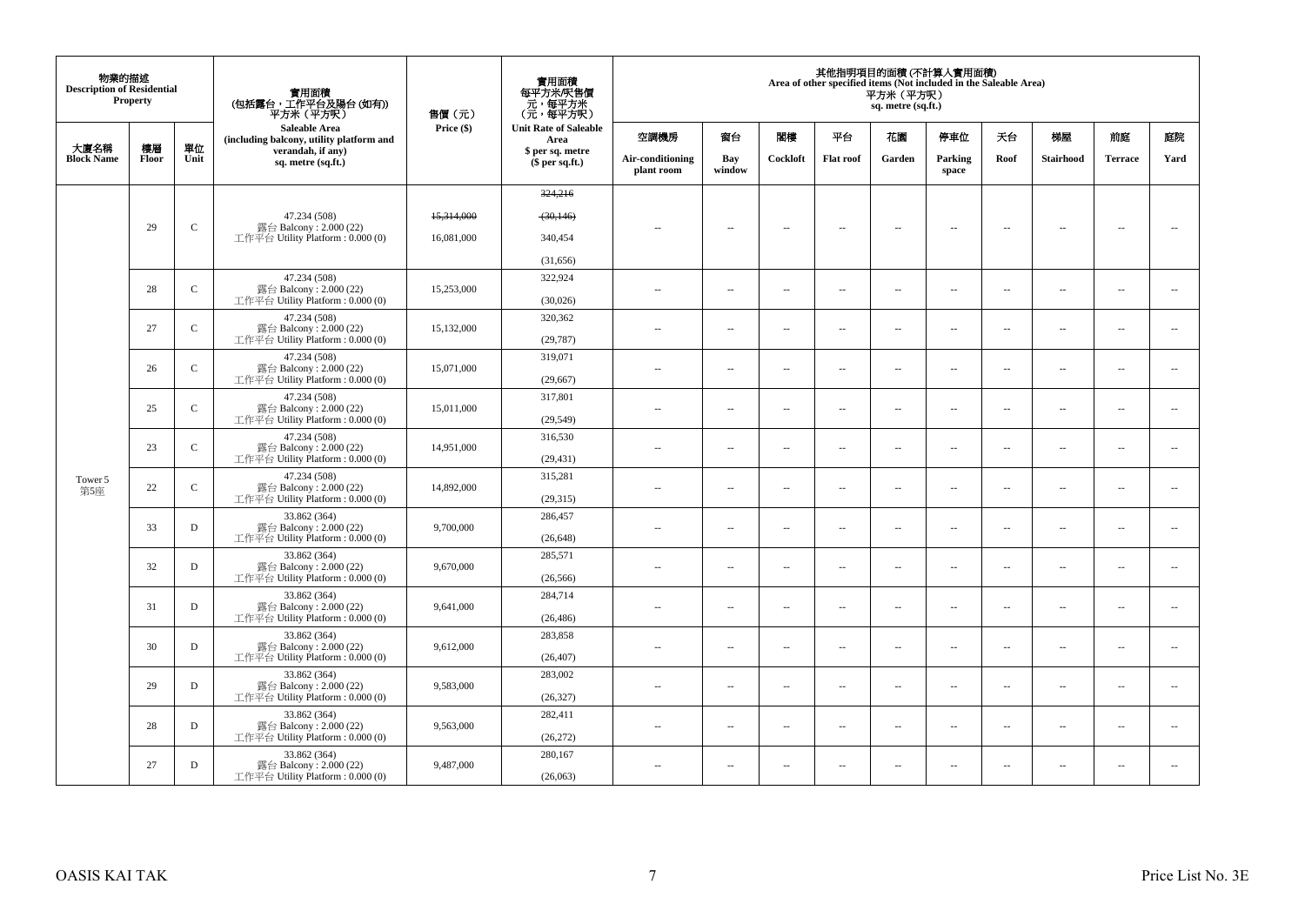|                           | 物業的描述<br><b>Description of Residential</b><br><b>Property</b> |            | 實用面積<br>(包括露台,工作平台及陽台(如有))<br>平方米 (平方呎)                                                                     | 售價(元)                    | 實用面積<br>每平方米/呎售價<br>、元,每平方米<br>(元,每平方呎)                                     | 其他指明項目的面積(不計算入實用面積)<br>Area of other specified items (Not included in the Saleable Area)<br>平方米 (平方呎)<br>sq. metre (sq.ft.) |                     |                |                        |               |                         |                 |                 |                      |            |  |  |  |
|---------------------------|---------------------------------------------------------------|------------|-------------------------------------------------------------------------------------------------------------|--------------------------|-----------------------------------------------------------------------------|-----------------------------------------------------------------------------------------------------------------------------|---------------------|----------------|------------------------|---------------|-------------------------|-----------------|-----------------|----------------------|------------|--|--|--|
| 大廈名稱<br><b>Block Name</b> | 樓層<br>Floor                                                   | 單位<br>Unit | <b>Saleable Area</b><br>(including balcony, utility platform and<br>verandah, if any)<br>sq. metre (sq.ft.) | Price $(\$)$             | <b>Unit Rate of Saleable</b><br>Area<br>\$ per sq. metre<br>$$$ per sq.ft.) | 空調機房<br>Air-conditioning<br>plant room                                                                                      | 窗台<br>Bay<br>window | 閣樓<br>Cockloft | 平台<br><b>Flat roof</b> | 花園<br>Garden  | 停車位<br>Parking<br>space | 天台<br>Roof      | 梯屋<br>Stairhood | 前庭<br><b>Terrace</b> | 庭院<br>Yard |  |  |  |
| Mansion D<br>低座D座         | $5-6/F$                                                       | A#         | 107.362(1,156)<br>露台 Balcony : 3.658 (39)<br>工作平台 Utility Platform : $0.000(0)$                             | 39,945,000<br>40,291,000 | 372,059<br>(34,554)<br>375,282<br>(34, 854)                                 | $\sim$ $-$                                                                                                                  | $\sim$              | $\sim$ $\sim$  | $\sim$ $-$             | $\sim$ $\sim$ | $\sim$ $-$              | 26.088<br>(281) | 5.109<br>(55)   | $\sim$ $-$           | --         |  |  |  |
|                           | $5-6/F$                                                       | B#         | 85.609 (921)<br>露台 Balcony : 2.780 (30)<br>工作平台 Utility Platform : $0.000(0)$                               | 32,457,000               | 379.131<br>(35,241)                                                         | $\sim$ $-$                                                                                                                  | $\sim$              | $\sim$ $\sim$  | $\sim$ $\sim$          | $\sim$        | $\sim$ $\sim$           | 26.993<br>(291) | 5.462<br>(59)   | $\sim$ $\sim$        |            |  |  |  |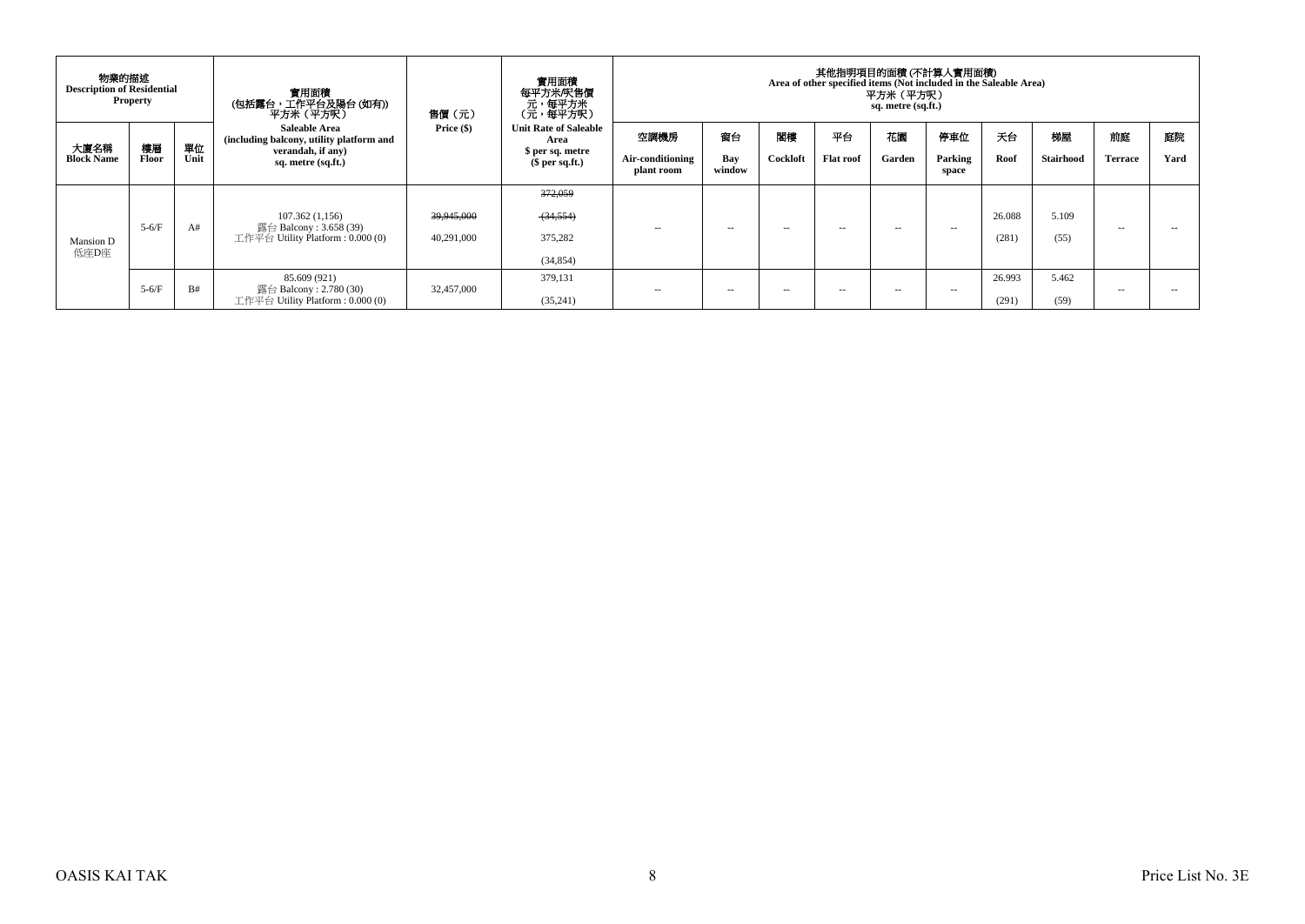# 第三部份:其他資料 **Part 3: Other Information**

- (1) 準買家應參閱發展項目的售樓說明書,以了解該項目的資料。 Prospective purchasers are advised to refer to the sales brochure for the development for information on the development.
- (2) 根據《一手住宅物業銷售條例》第52(1)條及第53(2)及(3)條, According to sections 52(1) and 53(2) and (3) of the Residential Properties (First-hand Sales) Ordinance, –

第52(1)條 / Section 52(1)

在某人就指明住宅物業與擁有人訂立臨時買賣合約時,該人須向擁有人支付售價的5%的臨時訂金。 A preliminary deposit of 5% of the purchase price is payable by a person to the owner on entering into a preliminary agreement for sale and purchase in respect of the specified residential property with the owner.

#### 第53(2)條 / Section 53(2)

如某人於某日期訂立臨時買賣合約,並於該日期後的5 個工作日內,就有關住宅物業簽立買賣合約,則擁有人必須在該日期後的 8 個工作日內, 簽立該買賣合約。 If a person executes an agreement for sale and purchase in respect of the residential property within 5 working days after the date on which the person enters into the preliminary agreement for sale and purchase, the owner date.

# 第53(3)條 / Section 53(3)

如某人於某日期訂立臨時買賣合約時,但沒有於該日期後的5 個工作日內,就有關住宅物業簽立買賣合約,則 – (i) 該臨時合約即告終止;(ii) 有關的臨時訂金即予沒收;及 (iii) 擁有人不得就該人沒有簽立買賣合約而針對該人提出進一步申索。 If a person does not execute an agreement for sale and purchase in respect of the residential property within 5 working days after the date on which the person enters into the preliminary agreement for sale and purchase-(i) the preliminary agreement is terminated;(ii) the preliminary deposit is forfeited; and (iii) the owner does not have any further claim against the person for the failure.

(3) 實用面積及屬該住宅物業其他指明項目的面積是按《一手住宅物業銷售條例》第8條及附表二第2部的計算得出的。

The saleable area and area of other specified items of the residential property are calculated in accordance with section 8 and Part 2 of Schedule 2 to the Residential Properties (First-hand Sales) Ordinance.

(4)(i) 註:在第(4)段中,『售價』指本價單第二部份中所列之住宅物業的售價,而『成交金額』指臨時買賣合約中訂明的住宅物業的實際金額。因應不同支付條款及/或折扣按售價計算得出之價目,皆以進位到最接近的千位數作為成交金額。 Note In paragraph (4) "Price" means the precidential price of the residential price of the residential price is and "transaction price" means the actual price is and "transaction price" means the actual price is and "trans payment and/or applicable discounts on the Price will be rounded up to the nearest thousand to determine the transaction price.

買方於签署臨時買賣会約時須繳付相等於成交金額 5%之金額作為臨時訂金,其中港憋\$100,000 之部分臨時訂金必須以銀行木票支付,臨時訂金的餘額可以支票支付,木票及支票抬頭請寫「貝克·麥堅時律師事務所」。 Upon signing of the Preliminary Agreement for Sale and Purchase, the Purchaser shall pay the Preliminary Deposit which is equivalent to 5% of the transaction price. HK\$100,000 being part of the Preliminary Deposit must be paid by cheque(s). The cashier order(s) and cheque(s) should be made payable to "BAKER & MCKENZIE".

# 支付條款 **Terms of Payment**

- **(A) 120** 天現金優惠付款計劃 **120-day Cash Payment Plan (**照售價減**3%) (3% discount from the Price)**
- (1) 買方須於簽署臨時買賣合約(「臨時合約」)時繳付相等於成交金額5%作為臨時訂金。買方須於簽署臨時合約後5個工作日內簽署正式買賣合約(「正式合約」)。 The Purchaser(s) shall pay the preliminary deposit equivalent to 5% of the transaction price upon signing of the preliminary Agreement for Sale and Purchase ("PASP"). The formal Agreement for Sale & Purchase ("ASP") shall signing of the PASP
- (2) 成交金額 95%即成交金額之餘款於買方簽署臨時合約後 120 天內由買方繳付或於完成交易時付清,以較早者為準。 95% of the transaction price being balance of the transaction price shall be paid by the Purchaser(s) within 120 days after signing of the PASP or upon completion, whichever is the earlier.
- **(A1)** (並無此編號之支付條款)  **( No Terms of Payment of such numbering**)

**(B)** (並無此編號之支付條款)  **( No Terms of Payment of such numbering**)

# **(B1)** (並無此編號之支付條款)

 **( No Terms of Payment of such numbering**)

#### **(C)** 建築期付款計劃 **Stage Payment Plan (**照售價減**2%) (2% discount from the Price)**

- (1) 買方須於簽署臨時買賣合約(「臨時合約」)時繳付相等於成交金額5%作為臨時訂金。買方須於簽署臨時合約後5個工作日內簽署正式買賣合約(「正式合約」)。 The Purchaser(s) shall pay the preliminary deposit equivalent to 5% of the transaction price upon signing of the preliminary Agreement for Sale and Purchase ("PASP"). The formal Agreement for Sale & Purchase ("ASP") shall signing of the PASP.
- (2) 買方簽署臨時合約後 120 天內再付成交金額 5%。
- 5% of the transaction price shall be paid by the Purchaser(s) within 120 days after signing of the PASP.
- (3) 成交金額 90%即成交金額之餘款於賣方向買方發出書面通知書可將有關物業之業權有效地轉讓予買方的日期起 14 天內付清。 90% of the transaction price being balance of the transaction price shall be paid by the Purchaser(s) within 14 days of the date of written notification to the Purchaser(s) that the Vendor is in a position validly to assig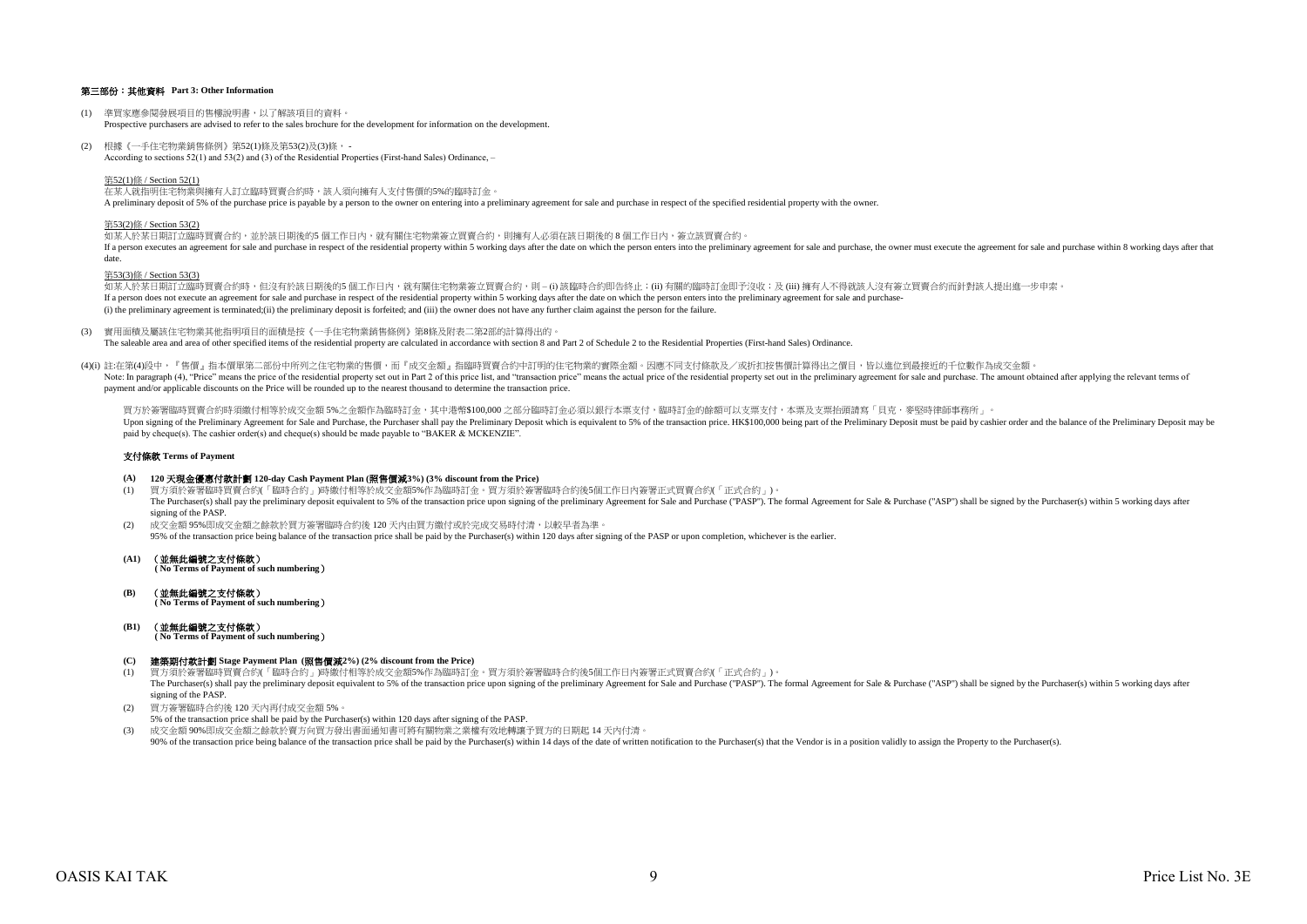#### **(ii)** 售價獲得折扣的基礎 **The basis on which any discount on the Price is made available**

(a)  $\boxplus$  4(i)。  $S_{\alpha\alpha}$   $A(i)$ .

# (b) 「**Club Wheelock**」會員優惠 **Privilege for** 「**Club Wheelock**」**member**

在簽署臨時買賣合約當日,買方如屬「Club Wheelock」會員,可獲1%售價折扣優惠。最少一位個人買方(如買方是以個人名義)或最少一位買方之董事(如買方是以公司名義) 須為「Club Wheelock」會員,方可享此折扣優惠 A 1% discount from the Price would be offered to the Purchaser who is a Club Wheelock member on the date of signing of the preliminary agreement for sale and purchase. At least one individual Purchaser (if the Purchaser is Purchaser is a corporation) should be a Club Wheelock member on the date of signing the preliminary agreement for sale and purchase in order to enjoy the discount offer.

# (c) 「**Wheelock Living**」 臉書頁面讚好優惠 **"Wheelock Living" Facebook Page Likers' Discount**

凡於簽署臨時買賣合約前讚好"Wheelock Living" 臉書頁面的買家,可獲0.5%售價折扣優惠。  $\lambda$  0.5% discount from the Price would be offered to a Purchaser who has liked the "Wheelock Living" Facebook Page before signing the Preliminary Agreement for Sale and Purchase.

#### (d) 印花稅優惠 **Stamp Duty Discount**

買方購買本價單中所列之住宅物業可獲8.5%售價折扣優惠。 A 8.5% discount from the Price would be offered to the Purchaser of a residential property listed in this price list.

# (e) 起動大灣區優惠 **Greater Bay Area Launch Discount**

凡於2019年2月15日(包括當日)或之前簽署臨時買賣合約購買本價單中所列之住宅物業的買家,可獲0.5%售價折扣優惠。 A 0.5% discount from the Price would be offered to a Purchaser who signs the Preliminary Agreement for Sale and Purchase on or before 15 February 2019 to purchase a residential property listed in this price list.

# (f) 喜迎**2019**優惠 **Welcome 2019 Discount**

# (只適用於**2019**年**2**月**15**日當日或之前簽署臨時買賣合約之買賣)**(Only applicable to a transaction the Preliminary Agreement for Sale and Purchase of which is signed on or before 15 February 2019)**

在簽署臨時買賣合約當日,買方如屬「Club Wheelock」會員,可獲1%售價折扣優惠。於簽署臨時買賣合約當日,最少一位個人買方(如買方是以個人名義)或最少一位買方之董事(如買方是以公司名義)須為「Club Wheelock」會員,方可享此折扣優惠。 A 1% discount on the price would be offered to the Purchaser who is a Club Wheelock member on the date of signing of the preliminary agreement for sale and purchase. At least one individual Purchaser (if the Purchaser is a Purchaser is a corporation) should be a Club Wheelock member on the date of signing the preliminary agreement for sale and purchase in order to enjoy the discount.

#### (g) 會德豐有限公司員工置業優惠 **Wheelock and Company Limited Home Purchasing Discount**

如買方(或構成買方之任何人士)屬任何「會德豐合資格人士」,並且沒有委任地產代理就購入住宅物業代其行事,可獲 2.75% 售價折扣優惠。

If the Purchaser (or any person comprising the Purchaser) is a "Qualified Person of Wheelock Group", provided that the Purchaser did not appoint any estate agent to act for him in the purchase of the residential property(i

「會德豐合資格人士」指任何下列公司或其在香港註冊成立之附屬公司之任何董事、員工及其近親(任何個人的配偶、父母、祖父、祖母、外祖父、外祖母、子女、孫、孫女、外孫、外孫女或兄弟姊妹為該個人之「近親」,惟須提供令賣方滿意的有關證明文件以茲證 明有關關係,日賣方對是否存在近親關係保留最終決定權):

"Qualified Person of Wheelock Group" means any director or employee (and his/her close family member (a spouse, parent, grant parent, child, grand child or sibling of a person is a "close family member" of that person Prov the Vendor must be provided to prove the relationship concerned and that the Vendor reserves the final right to decide whether or not such relationship exists)) of any of the following companies or any of its subsidiaries

- 1. 會德豐有限公司 Wheelock and Company Limited 或 or;
- 2. 會德豐地產有限公司 Wheelock Properties Limited 或 or;
- 3. 會德豐地產(香港)有限公司 Wheelock Properties (HK) Limited 或 or;
- 4. 九龍倉集團有限公司 The Wharf (Holdings) Limited 或 or;
- 5. 九龍倉置業地產投資有限公司Wharf Real Estate Investment Company Limited 或 or;
- 6. 夏利文物業管理有限公司 Harriman Property Management Limited 或 or;
- 7. 海港企業有限公司 Harbour Centre Development Limited 或 or;
- 8. 現代貨箱碼頭有限公司 Modern Terminals Limited.

買方在簽署有關的臨時買賣合約前須即場提供令賣方滿意的證據証明其為會德豐合集團合資格人士,賣方就相關買方是否會德豐合集團合資格人士有最終決定權,而賣方之決定為最終及對買方具有約束力。

The Purchaser shall before signing of the relevant preliminary agreement for sale and purchase on the spot provide evidence for proof of being a Qualified Person of Wheelock Group to the satisfaction of the Vendor and in t Vendor's decision shall be final and binding on the Purchaser.